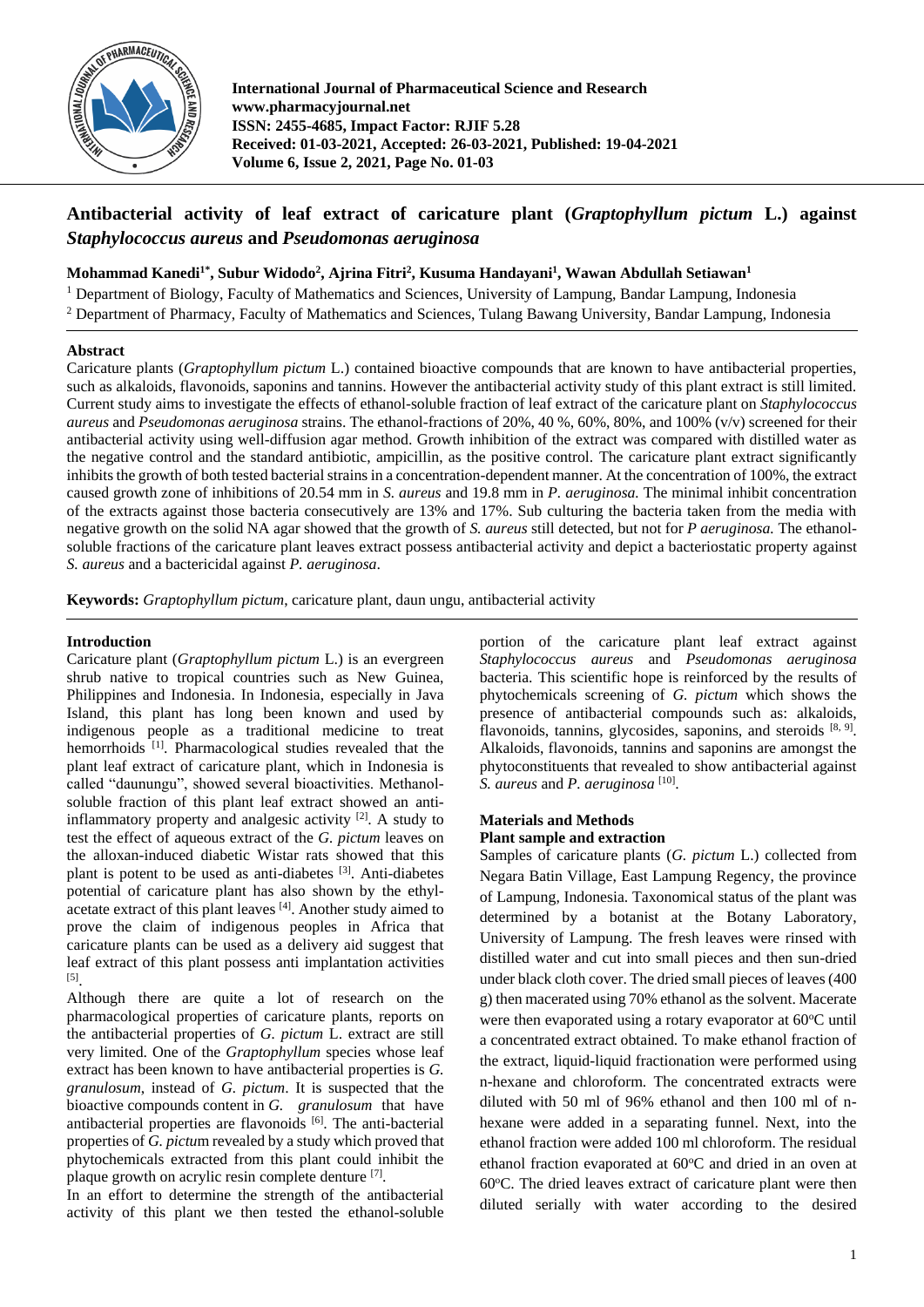concentration levels.

# **Bacterial isolates and media**

The bacteria strains of *S. aureus* and *P. aeruginosa* were obtained from Lampung Provincial Health Laboratory, Bandar Lampung, Indonesia. The nutrient agar (NA, Merck) and nutrient broth (NB, Merck) were used for bacterial culturing and assays.

## **Assay for antibacterial activity**

The antibacterial activity of leaves extracts of caricature plant (*G. pictum* L) were compared to standard antibiotic ampicillin as the positive control and distilled water as the negative control. Each ethanol fractions of 20%, 40 %, 60%, 80%, and 100% (V/V) as well as control solution individually loaded on the agar-wells and subjected to antibacterial activity. The zone of growth inhibition surrounding the well after 48 h of incubation at 37°C measured and recorded as the antibacterial activity of the extract.

#### **Determination of MIC and MBC**

The minimum inhibitory concentration (MIC) value of the *G. pictum* leaf extracts was determined by the lowest concentration that completely inhibited bacterial growth in antibacterial activity test as mentioned above. The MIC value in question was determined using broth dilution method equipped with positive and negative cultures. The tube containing extracts and the growth medium without inoculums (antibiotic control) and the tube containing the growth medium, physiological saline and the inoculums (organism control). The lowest concentration of the extracts permitting no visible growth (no turbidity) defined as MIC when compared with the control tubes. The lowest concentration that revealed no visible bacterial growth after sub-culturing recorded as the minimum bactericidal concentration (MBC) of the extract.

# **Statistical analysis**

One way ANOVA was applied in the statistical analysis and LSD test was used in post hoc test against the mean values of the data. Statistical significant was set at  $p<0.05$ .

#### **Results and Discussion**

The inhibitory growth zone diameter of the *S. aureus* and *P. aeruginosa* bacteria as the response to the ethanol-soluble fraction of plant leaf extract of the caricature plant, *G. pictum,*  are presented in Table 1. In comparison to the negative control, the daun ungu leaf extract showed growth inhibition against the both tested bacteria in a dose-dependent manner. However, the inhibitory effect of caricature plant extracts on bacteria does not, in fact, surpass the effect of ampicillin.

**Table 1:** Inhibitory growth zone diameter of *S. aureus* and *P. aeruginosa* by extract concentrations of caricature plant (*G. pictum*  L)

| <b>Treatment</b> | Inhibitory growth zone diameter (mm) |                      |  |
|------------------|--------------------------------------|----------------------|--|
|                  | S. aureus                            | P. aeruginosa        |  |
| Distilled water  | ∩a                                   | ∩a                   |  |
| Extract 20%      | $16.13^{b}$                          | 16.16 <sup>b</sup>   |  |
| Extract 40%      | 16.87c                               | 17.03c               |  |
| Extract 60%      | 18.05 <sup>d</sup>                   | 18.05c               |  |
| Extract 80%      | $19.28^e$                            | $19.18^{d}$          |  |
| Extract 100%     | $20.54$ <sup>fg</sup>                | 19.8 <sup>e</sup>    |  |
| Ampicillin       | 21.8 <sup>g</sup>                    | $21.63$ <sup>f</sup> |  |

The 20-concentration series of the *G. pictum* leaf extract that used to determine the lowest concentration that could completely inhibited bacterial growth of *S. aureus* and *P. aeruginosa* are presented in Table 2.

**Table 2:** Results of broth dilution test of the extract of caricature plant (*Graptophyllum pictum* L) of lowest concentration that showed growth inhibition on *S. aureus* and *P. aeruginosa*

|                                                                   | Visible growth of bacteria |               |  |  |
|-------------------------------------------------------------------|----------------------------|---------------|--|--|
| <b>Extract dillution series</b>                                   | S. aureus                  | P. aeruginosa |  |  |
| 20%                                                               |                            |               |  |  |
| 19%                                                               |                            |               |  |  |
| 18%                                                               |                            |               |  |  |
| 17%                                                               |                            |               |  |  |
| 16%                                                               |                            | $^{+}$        |  |  |
| 15%                                                               |                            | ┿             |  |  |
| 14%                                                               |                            | $^+$          |  |  |
| 13%                                                               |                            | $^{+}$        |  |  |
| 12%                                                               | $^+$                       | $^{+}$        |  |  |
| 11%                                                               | $^+$                       | $^{+}$        |  |  |
| 10%                                                               | $^+$                       | $^{+}$        |  |  |
| Media control                                                     |                            |               |  |  |
| Extract control                                                   |                            |               |  |  |
| Bacteria control                                                  | $^{+}$                     | $^{+}$        |  |  |
| Growths of bacteria under diluted extract (less than 10%) are not |                            |               |  |  |
| shown here, all of them are still positive.                       |                            |               |  |  |

The data in Table 2 showed that the MIC value of the *G. pictum* leaf extracts against *S. aureus* and *P. aeruginosa* are 13% and 17% respectively. Sub culturing the bacteria taken from the media with negative growth above on the solid NA agar showed that there were still detected the growth of *S. aureus* but no more growth of *P aeruginosa* detected.

#### **Discussion**

The data of current study clearly showed that the ethanolsoluble fraction of *G. pictum* leaf extract Posses strong antibacterial effects against *S. aureus* and *P. aeruginosa.* The antibacterial effect shown by caricature plant extract is in accordance with our initial expectations considering that this plant is rich in bioactive compounds that are antibacterial such as alkaloids, steroids, flavonoids, tannins, coumarins, saponins, anthraquinones, phenolics and volatile oil  $[11, 12]$ . The antibacterial activity of the volatile oil extracted from caricature plant leaves were revealed by Jiangseubchatveera *et al*. (2015) in a test against *S*. *aureus* and *E. coli* [13] .

Among bioactive substances obtained from the leaf extract of caricature plant supposed to be anti-bacterial, both on Gram negative as well as Gram positive bacteria, are flavonoids. Several green leafy vegetables known to contain flavonoids are exhibiting antibacterial properties against *S. aureus coli*  (Gram +ve) and *P. aeruginosa* (Gram -ve) [14] . Additionally, there are many more examples of plant extracts that have proven to be antibacterial, which is thought to be due to the dominance of flavonoids, for example *Cleome spinosa* Jaqc [15] , *Pterospartum tridentatum* and *Mentha pulegium* [16], and Asparagus suaveolens aerial parts <sup>[17]</sup>.

There are several mechanisms of phytochemicals presumably cause bacterial growth inhibition, among others: cell division inhibitor, protein and DNA synthesis inhibitor, destruction of bacterial membrane, ATP synthase inhibitor, rigidifing bacterial membrane, damage to the cytoplasmic membrane [18]. Regarding flavonoids, the proposed antibacterial mechanisms are: alteration of the membrane permeability, inhibition of energy metabolism, inhibition of nucleic acid